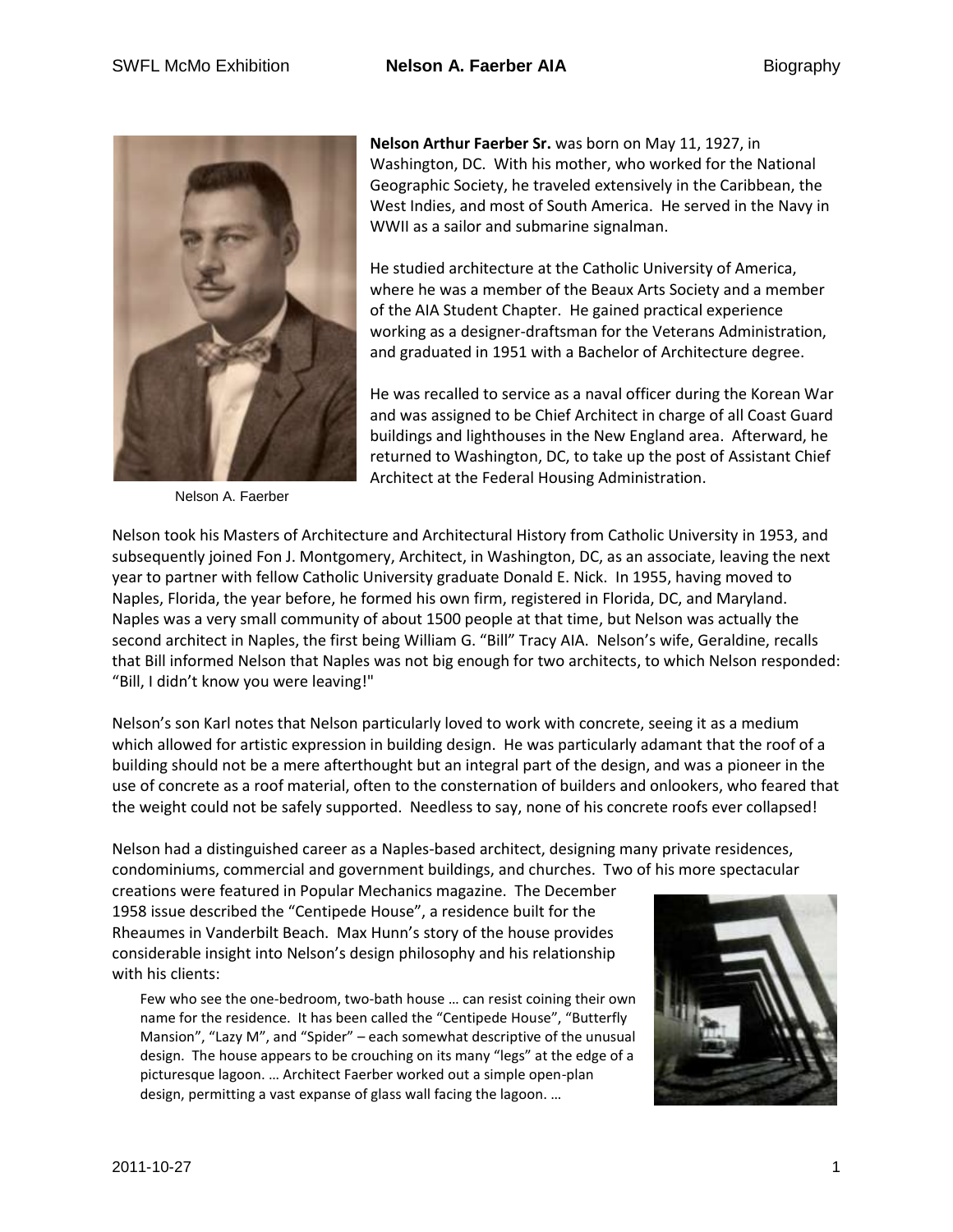Faerber says he conceived the basic form for this unusual house design in 45 minutes. However, he was uncertain of his clients' reaction to the unconventional approach. When they came into his office, he jokingly told them: "I've finished your design", and showed them several rough sketches. The Rheaumes studied the sketches briefly, and asked: "When can the drawings be completed and construction started?" At first, Faerber thought his ears were playing tricks on him; then he realized that his clients had a full appreciation of contemporary architecture. … The house was finished 120 days later.

Faerber is convinced that in architecture, as well as in the other arts, the simplest and most logical solution to a design problem frequently turns out to be the best – even if it is a bit on the revolutionary side.

The July 1959 issue featured Nelson's "Octagon House", built for writer John Cowles. Again, Max Hunn's description highlights the innovative nature of Nelson's design and its compatibility with the environment in which it was placed:



An eight-sided house with eight glass gables and a roof made like a concrete piecrust is stopping traffic in Naples, Fla. … The house … was designed for maximum privacy and natural ventilation. … Nelson A. Faerber, the architect, designed the house to take advantage of the prevailing breezes … he placed the most-used areas – master bedroom, living, dining, and kitchen sections – in the coolest sector. …

Despite the attractive interior, the roof has caused more comment than any other part of the house. When the concrete segments were hoisted into place, a major proportion of the Naples population was on hand to witness a construction fiasco. They were wrong. When hoisted atop the supporting columns, the roof sections fit with a quarter-inch tolerance. …

Why a concrete roof? The architect likes it because: "You simply pour it out of a bag, and there's no limit to originality in design. There are no dimensional limitations. It's a medium with unlimited horizons – even octagonal ones."

Nelson greatly admired the architect Ludwig Mies van der Rohe, to the point of naming one of his sons after him. Mies Faerber points out that two of Mies' famous maxims, "less is more" and "God is in the details", are exemplified in Nelson's life work.

Nelson was known for the artistic facades on his buildings and worked with a number of different artists to produce them. He was proud to have had hired Seminole Indians to do the actual making of some of this artwork. No one else, as far as can be ascertained, used their incredible talents on buildings outside of their reservations at that time. He was also one of the first architects to have the Seminole Indians build chickees (distinctive thatched shelters with raised floors and open sides) on his projects, typically around the pools. In collaboration with a local artist, he designed the beautiful doors of St. Ann Church.

Nelson was something of a Renaissance man, whose interests went well beyond architecture. He designed jewelry, clothing, and even cars. His inventions led to several patents, both in construction techniques and for electronic gadgetry. His first patent was for a prison wall construction idea, applied for in 1963 and granted in 1969 as US Patent no. 3,460,307. It was described as follows:

A method of constructing buildings such as prisons or the like from a multiplicity of individual modules having identically spaced keyhole openings about their perimeter, placing headed connector elements in the keyhole openings, placing hollow tubes having keyhole slots therein over opposed heads on the connectors, lifting the connecting tubes to secure the heads, and locking the connecting tubes against vertical movement.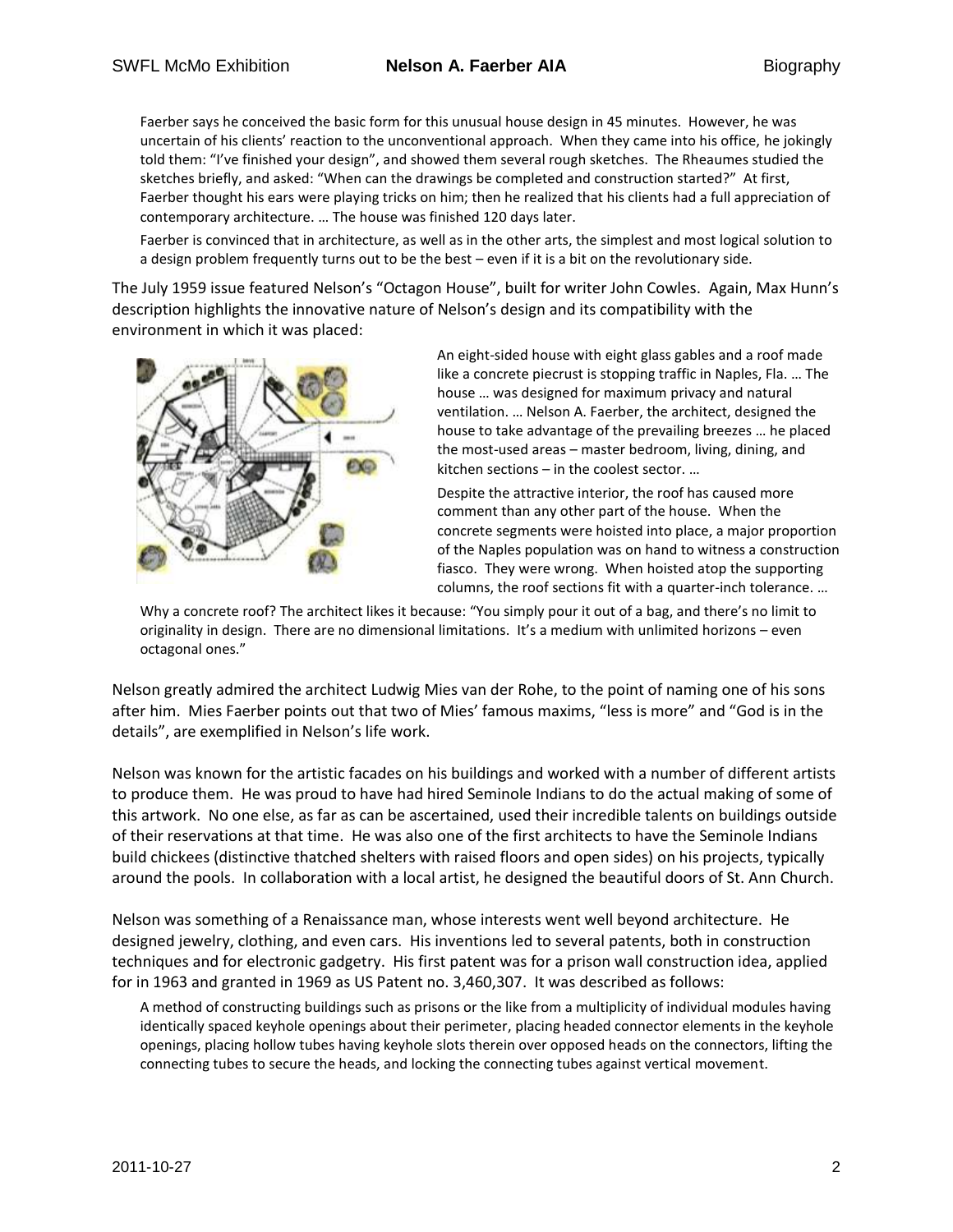A more specific object of the invention resides in the provision of an improved means for interconnecting the components or modules, together with an improved method of applying and locking such connections so as to render their disassembly by unauthorized individuals virtually impossible.

He was granted patent no. 4,223,295 in 1980 (with Edgar L. Bonner) for an emergency control system for traffic signals in which a coded emergency signal transmitted from an emergency vehicle is picked up by a directional receiver. Working with Bonner again, he obtained patent nos. 4,259,689 in 1981, 4,314,285 and 4,333,110 in 1982, and 4,782,401 in 1988 for techniques for editing commercials out of television video recordings.

Nelson was also an airplane and helicopter pilot, and owned his own helicopter. Every year, he would fly Santa to the mall. He even donated two helicopters to Collier County. In December 1974, he aided in the retrieval of bodies of three victims of a crash of a small airplane in the Everglades, an event which was reported in the Naples Daily News, December 2, 1974, p. 8:

A land search party was directed to the site and out again by Nelson A. Faerber, a local architect, [who] used his own helicopter and maintained radio communication with the rescue party, enabling the rescuers to find the best path out of the swampy area.

He retired as an active architect in 1977 but, as his inventive work in electronics described above shows, his mind was never idle. He died on November 11, 2004, in Naples. His obituary, published the next day in the Naples Daily News, attests to the esteem in which he was held by his family and his community:



Nelson was known for the love of his fine automobiles, his dry sense of humor, and his undying love for his wife and his family. His contributions to the community of Naples will not be forgotten. He touched so many within his lifetime. He inspired all to be the best they could be, and to reach out to others in need who could not do so themselves. Each one who was privileged to know this man, and to be a part of his life, has been given a gift. …

Nelson was not only an architect, but a true artist and visionary and, as such, his vision lives on in everything he designed. He lives on in the very fiber of the community. He lives on in the memory of every person who was fortunate enough to have known him. He lives on in the very breath of his family. Whether on paper or in life, he truly was a master designer. …

[He] was a self-made man who was successful in all of his ventures, a man who served his country well, who lived to see the success of his offspring, who was well-loved by all who knew him, and who made a true contribution to the world. With all confidence, it can truly be said that Nelson A. Faerber Sr. left this world a happy man.

\* \* \* \* \* \* \* \* \*

Nelson married Geraldine Cawthorne in 1947, after meeting her on a blind date. Geraldine was born on August 30, 1926, in Pittsburgh, Pennsylvania, and had left home at 17 to work in government in Washington, DC.

Nelson and Geraldine had six children: Danette Donna, born in 1948; Nelson Arthur, Jr., born in 1952; Marjorie Lynn, born in 1955; Denice Marie, born in 1957; Mies William, born in 1958; and Karl Gregory, born in 1961. Danette runs Honey Dew Maids in Atlanta, Georgia, Nelson Jr. (who died in 2004) was an attorney in Naples, Marjorie and Denice work in real estate in Naples, Mies is an attorney in Kalispell, Montana, and Karl is an attorney and CEO of VioAlert Systems in Duluth, Georgia.



Geraldine (Cawthorne) Faerber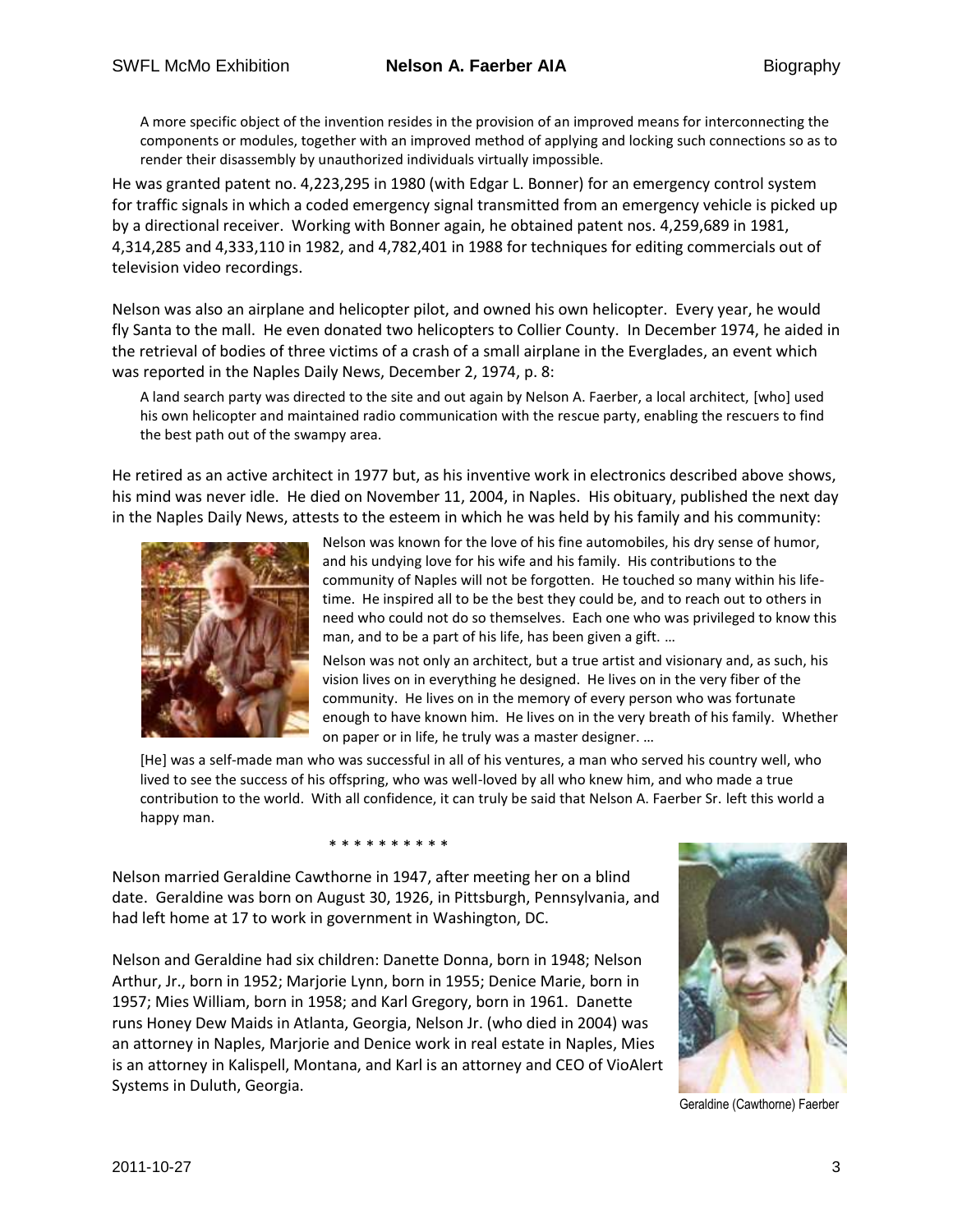Nelson's parents were Edwin Lloyd Faerber, born November 4, 1896, in Cleveland, Ohio, and Dorothy Knotts, born October 19, 1904, in Washington, DC. Edwin served in WWI, enlisting in April 1918 and becoming a sergeant in the Chemical Warfare Service at American University. He was honorably discharged in January 1919. Edwin and Dorothy married about 1925, but by 1930 they were living apart, he with his parents in Lakewood, Ohio, and she having returned, with Nelson, to Washington, DC, where she worked in the National Geographic Society. At this time, Edwin was working as a salesman for an automobile manufacturer. Edwin died in Lakewood on August 24, 1967, and Dorothy, who had retired after 40 years' service with National Geographic and moved to Naples about 1970, died there on February 10, 1972. Requiem Mass was said for her at St. Ann Catholic Church in Naples (a building designed by her son), and she was buried next to her parents in Cedar Hill Cemetery in Maryland.

Nelson's grandparents on his father's side were Gustav A. and Ada E. Faerber. Gustav was born on September 10, 1861 in Cleveland, Ohio to German parents, and Ada was born in June 1866 in Kentucky. They married about 1887. Gustav's passport application describes him as "stature 5 ft. 5½ in.; forehead medium; eyes blue-gray; nose Roman". In 1910, he was the manager of a shoe store in Rockport, Ohio; in 1915 he was a wholesaler and retailer in the liquor business in Cleveland; by 1920 he was an automobile dealer in Lakewood; and by 1930 he had become an insurance agent. Ada worked as an adjustor for the telephone company. Edwin was their only child.



Gustav A. Faerber

Nelson's grandparents on his mother's side were William Arthur Knotts and Mary L. Davis. William, born on August 10, 1878, in Washington, DC, was a cabinet maker and mill worker. His WWI draft registration describes him as "tall, slender, with gray eyes, light brown hair, and one finger on his right hand injured". William and Mary married about 1902, and Dorothy was their only child. Mary died in 1943 and William in 1947. Both are buried at Cedar Hill Cemetery in Suitland, Maryland.

Geraldine's parents were William Joseph Cawthorne, born on April 7, 1889, in Pittsburgh, Pennsylvania, and Grace Marjorie Smith, born on November 28, 1899, also in Pennsylvania. William was a railway conductor. Seeking a climate more conducive to Grace's health, they moved to San Diego, California. Grace died there on July 31, 1951, and William died there on November 13, 1965.

\* \* \* \* \* \* \* \* \* \*

Nelson Faerber's principal works include:

Tropics Drive-In, Naples, 1954 Downing Residence, Naples, 1955 Cochrun Residence, Naples, 1955 River Park Apartments, Naples, 1955 Cowles Residence ("The Octagon House"), Naples, 1955 (demolished) Rheaume Residence ("The Centipede House"), Naples, about 1955-56 (demolished) Baroni's Restaurant and Lounge, Naples, 1956 (renovated) Carver Elementary School, Naples, 1959 Naples Liquors Building, 1960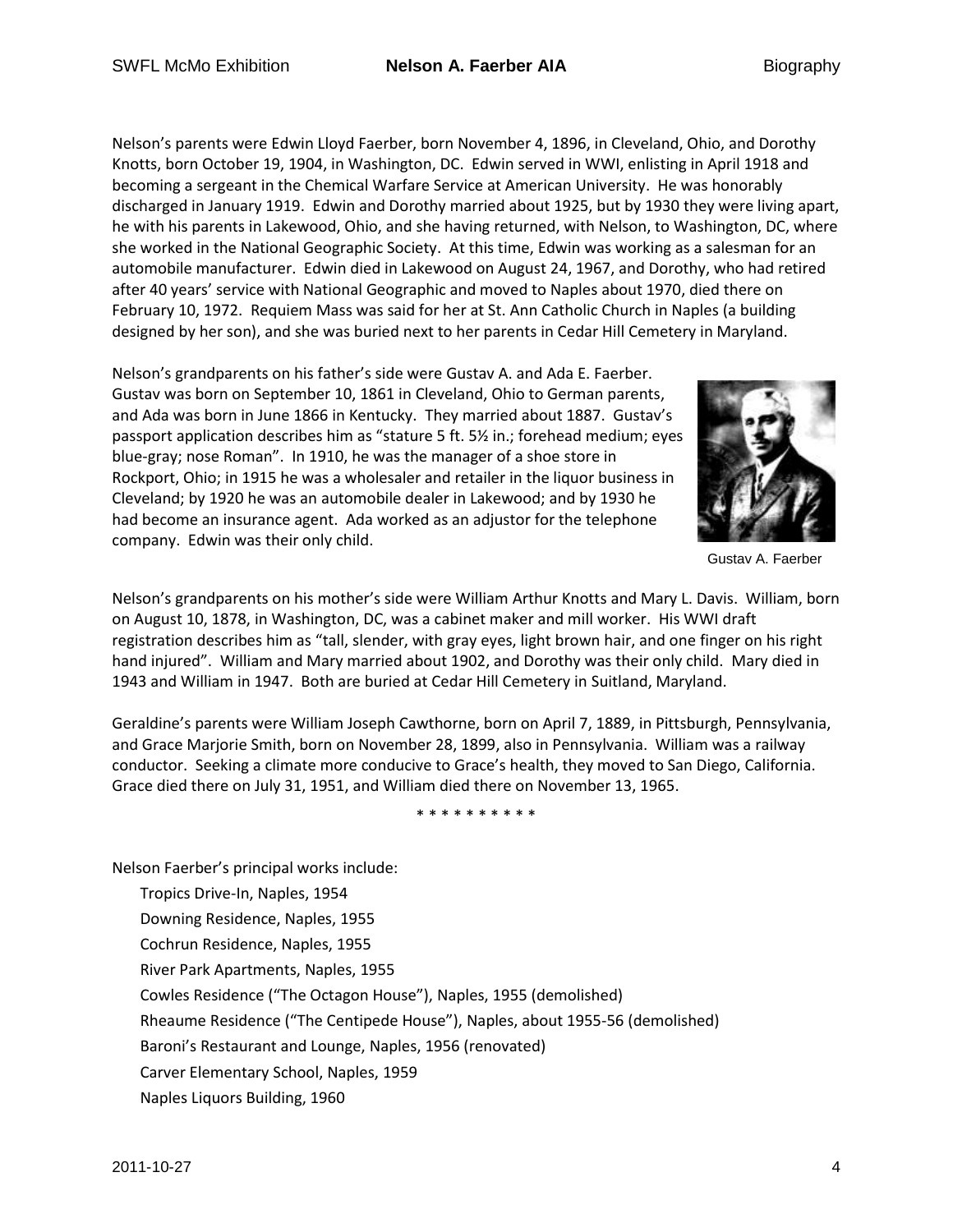Faerber Residence, Ixora Drive, Naples, about 1960 (demolished) Hardee County Health Department, Wauchula, 1961 The Trailways Building, Naples, 1962 Collier County Prison Stockade, Immokalee, 1962 Collier County Municipal Center, Naples, 1962 (with Bail, Horton & Associates) (renovated) Edgewater Beach Apartments, Naples, 1963 Port au Villa Apartments, Naples, 1965 Del Mar Apartments, Naples, about 1967 St. Ann Catholic Church, Naples, 1968 (renovated) Kings Port Club Apartments, Naples, 1968 Imperial Club Apartments, Naples, 1970 Horizon House, Naples, 1971 The Embassy Club Apartments, Naples, 1972 Bordeaux Club Condominium, Naples, 1973

The following are some of Nelson's most notable works:



(Photos: Popular Mechanics)

# **Cowles Residence ("Octagon House"), 1955**

This house, now demolished, was an early, and successful, exercise in concrete construction. According to Max Hunn, it combines "three separate types of construction: the folded slab and thin-shell engineering principle, precasting of roof sections on site (instead of pouring in place), and the lift-slab method."

"One of the main design problems was to enclose as many of the roof-supporting columns as possible. So successfully was this done that only one of the 16 concrete-filled steel columns is exposed, and this one is incorporated in a built-in bar near the entry in the center of the building. Directly over the entry

is an octagonal skylight which is six feet across; each of the roof sections stops three feet short of the center."

"The widest span of the  $[root]$  sections is 22 feet 10 inches. The four-inch thick slabs come to a peak, giving a fold for strength. Each section is 34 feet long, has an area of 400 square feet, and weighs 11 tons. The sections are reinforced with steel bars. … There are no expansion joints, Faerber explains, because the expansion and contraction will be absorbed by the pitch of the gables acting like 'giant wings'."

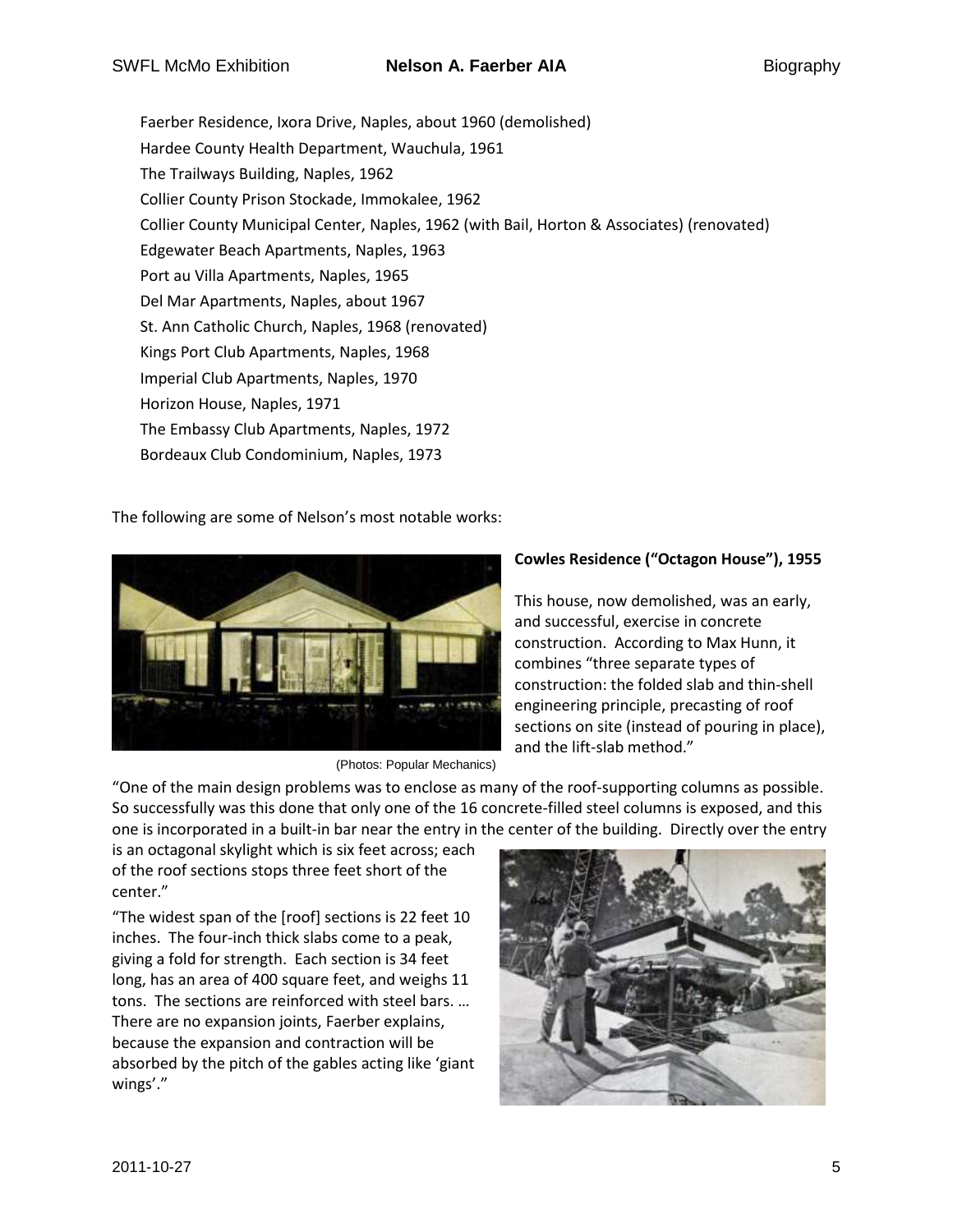

## **Rheaume Residence ("Centipede House"), about 1955-56**

This house, now demolished, was built in the Vanderbilt Beach area of Naples. According to Max Hunn: "Architect Faerber worked out a simple open-plan design, permitting a vast expanse of glass wall facing the lagoon. This necessitated a design which would eliminate the usual need for exterior walls bearing the weight of the roof."

(Photo: Popular Mechanics)

"Outriggers – which create the centipede appearance of the exterior – solved the problem. By suspending the center beams from 18 outriggers, he eliminated any necessity for the walls bearing the roof load. … One entire side of the house is enclosed with sliding glass walls, except for two stone areas – one a background for an indoor planter at the entry, and the other a wall between the sleeping area and the rest of the house. This wall has a two-way fireplace opening into both bedroom and living areas, as well as an outdoor barbecue grill."



(Photo: freeshopmanual.com)

## **Baroni's Restaurant and Lounge, 1956**

According to Lynne Howard Frazer, "Bob and Helen Baroni came to Naples in 1951 and worked at Club 41 until 1955, when the couple purchased the diner across the street. A year later, the small building was razed and the couple built a new, 260-seat restaurant, Baroni's, which opened on January 18, 1957. A 1958 phone book advertisement proudly claimed the restaurant, designed by architect Nelson Faerber, had 'the only circular bar on the west coast'."

Baroni's, at 936 5<sup>th</sup> Avenue South, is presently "Saint George & the Dragon", and has been a legendary fine dining establishment in Naples for nearly 5 decades.

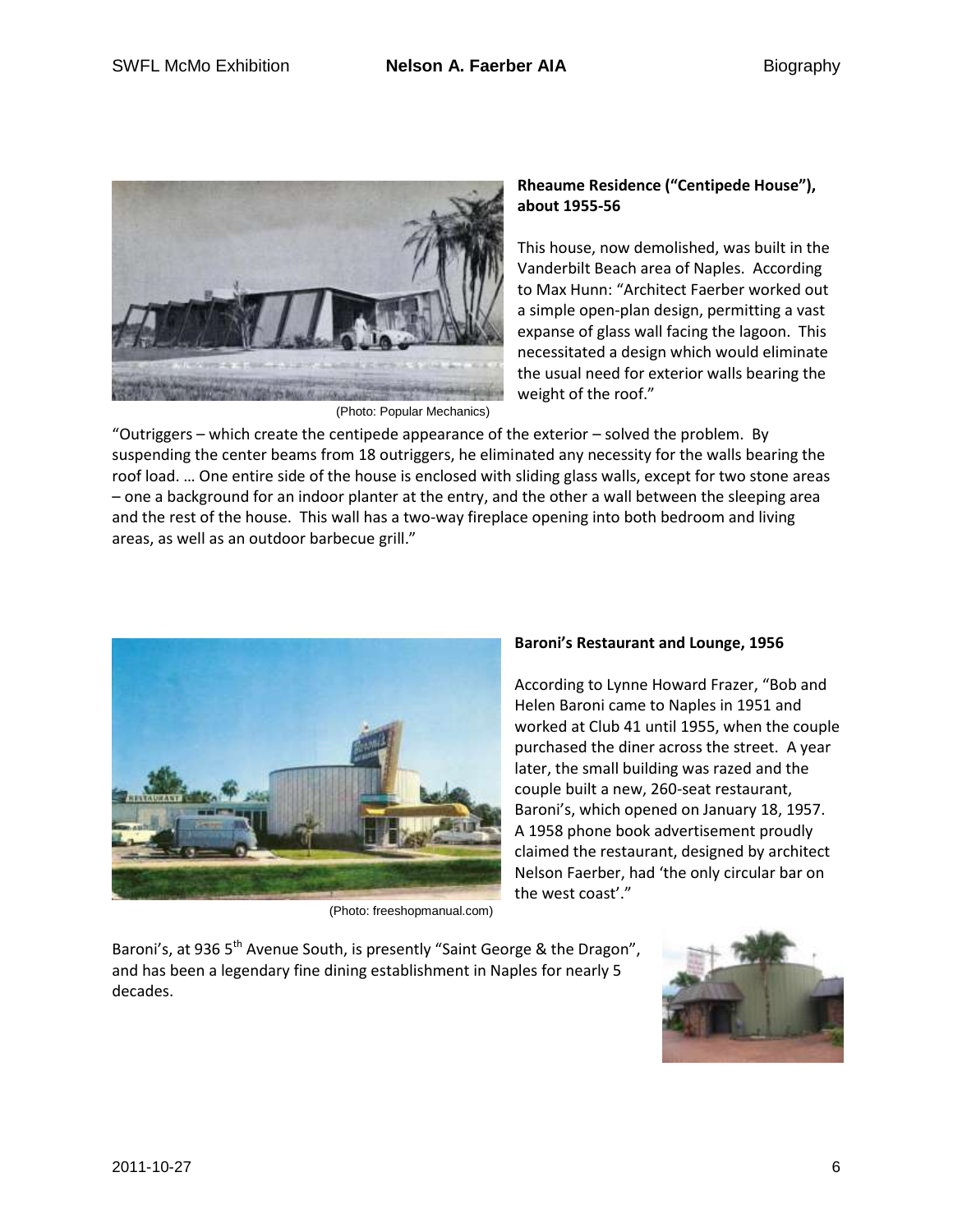

## **The Trailways Building, 1962**

This building, at 586  $9<sup>th</sup>$  Street South, Naples, served as a bus depot for Collier Corporation's Tamiami Trailways. This was one of the new, modern terminals that the company built throughout Florida and Georgia.

According to architect Joyce Owens: "This modern single story mixed-use building was designed with high clerestory windows protected with deep overhangs to maximize daylight but reduce direct sunlight. A vertical stone element, reminiscent of

earlier Frank Lloyd Wright designs, identifies the main entrance and served as a signboard for Tamiami Trailways, the main tenant.

The original tenants were the Trailways Bus Depot, the Naples Beach Cab Company, the engineering firm of Black, Crow and Eidesness, and the Bus Station Restaurant. Nelson moved his architecture office to the building in 1962.





### **Collier County Municipal Center, 1962 (with Bail, Horton & Associates)**

This complex, at 3301 Tamiami Trail, Naples has since seen much reconstruction, and only two of Faerber's original buildings remain. According to George Bail, Bail Horton and Associates of Fort Myers associated with Nelson Faerber in the design of this center. Nelson performed the architectural design. Bail Horton did all the engineering, including structural, mechanical, electrical, and civil.

The Naples Daily News of March 2, 1972, page 13, reporting on how the county outgrew the original Faerber plan, noted that:

The unique decorative precast concrete panels decorating the exterior of all four complex buildings were designed by Nelson A. Faerber, the Naples architect who conceived the plans for the original building. This possibly was one of the first courthouse complexes in the state to be so modernistically embellished, and certainly is the only one to be found in one of the state's smaller counties. The same motif is to be used on exterior surfaces of the planned additions if present thinking is followed.

Precast panels were custom designed for each of the buildings and highly stylish imagery depicts – in hieroglyphic fashion – the function of offices to be found within. Tearing a page from ancient Egyptian priests, Faerber chose symbols to represent the various functions of different segments of county government, such as a modernistic sheriff's star and scales of justice which are woven into the design of panels adorning the law and courts building.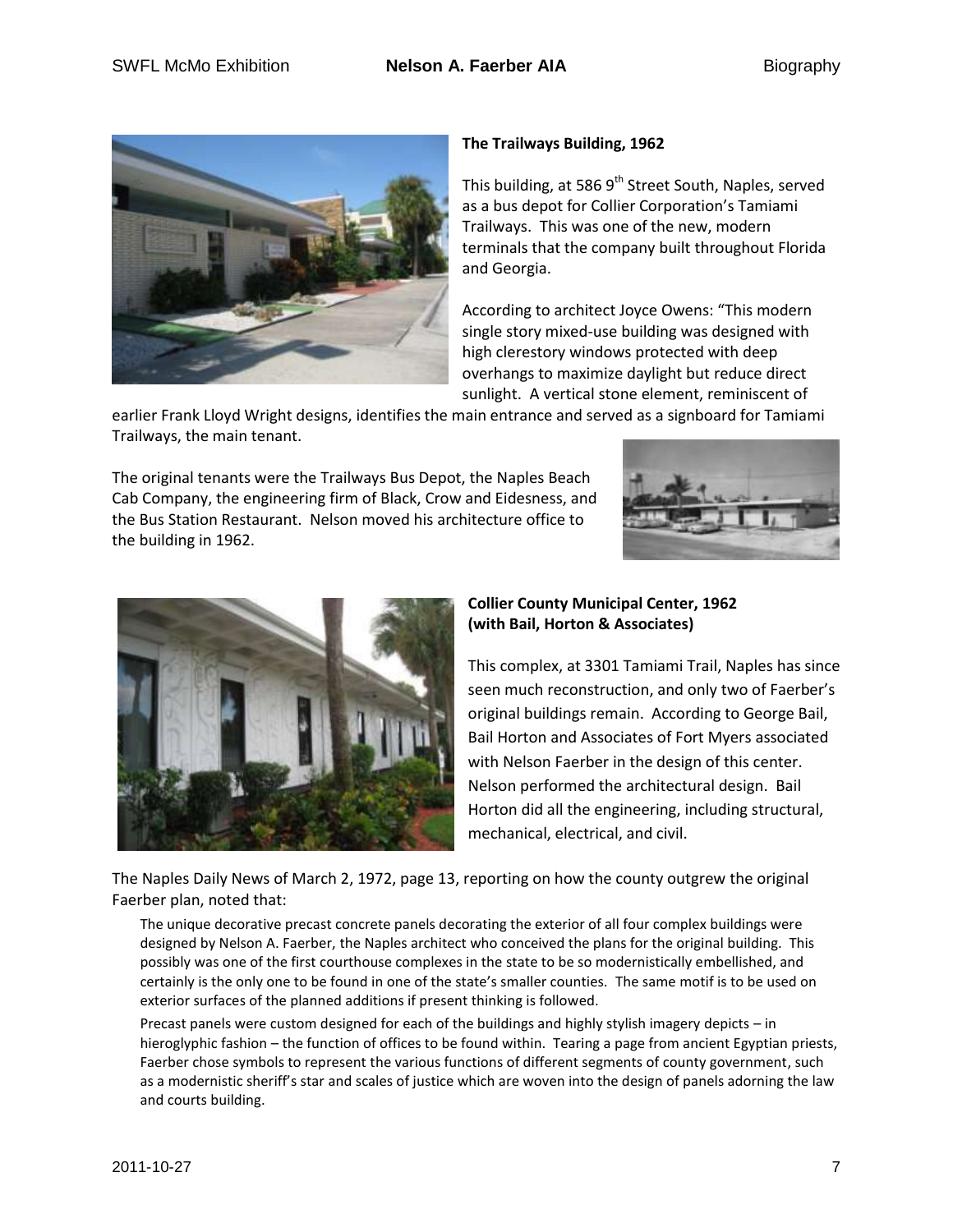

#### **Horizon House, 1971**

The Faerber family moved from their Ixora Drive residence to this address, 3951 Gulf Shore Blvd. North, in 1973. According to Karl Faerber, this is one of Nelson's favorite creations.

The 16-story building, with a striking geodesic dome on the roof, houses luxurious apartments, some of them 4,000 sq.ft., four-bedroom units, and all with large garden patios with planters and sprinklers.

This building was prominently featured in Florida Architecture Magazine, as Victorine Murphy's article for the Naples Daily News on March 12, 1972, pages 47 and 49, reports:

Horizon House in Park Shore, the county's tallest building, is given a big splash in the 37<sup>th</sup> annual edition of the prestigious "Florida Architecture" magazine. The 16-story building, designed by Naples architect, Nelson A. Faerber, was completed in June of 1971, and has one of the lowest densities of any building on the beach with only 21 units per acre. Beautiful black-and-white photographs accompany the six-page article which states

that in allowing a building code twice the height of existing adjoining structures, the architect created "a challenge of design criterion."



The impressive building which faces the Gulf of Mexico but allows residents to view the Gulf from several angles as well as an overlook angle of inland areas, is "slender, graceful and compatible to the eye in spite of its prominence in size," says "Florida Architecture." The magazine also states that the site of Horizon House is unique due to the developer's serpentine beach layout which makes all sites individually shaped and sized. The Raymond L. Lutgert Companies are the developers of Park Shore. "The three wing 'T' floorplan came as close to capturing all the beauty of the site as possible, with a maximum of privacy for individual apartments," the article states. "The circular entry and public corridors and balconies offer welcome diversion from the straight lines of current conventional design." The geodesic dome on the roof provides a final detail to weather protection, the article points out, thus giving space and beauty to the inside court.

(Photos: courtesy of Shannon Long)



Holland-Salley Interior Designs, Inc., were selected to coordinate the interiors of Horizon House and to furnish the model apartment as well as public spaces. When entering the recreation room on the lower level of Horizon House, one passes through a round, open gallery, featuring vivid acrylic paintings and two large murals. "This room is designed so that two parties can be held simultaneously, with folding doors separating areas for privacy," quotes the magazine. The nylon twist rug is green; walls are painted beige to match the background of the flame-stitch patterned linen draperies and upholstery pieces. This same linen covers columns and sections of walls at strategic areas.

Salley, A.I.D., the designer, states that furnishings were selected for comfort, practicability and an eclectic style in keeping with the building's theme, ranging from contemporary to Spanish design motif. The oval-shaped foyer of the model apartment is papered in a silver foil, with emerald green bamboo pattern. Living room draperies and a sofa are decorated in a stylized fish design in orange, red, yellow, olive, and white. The dining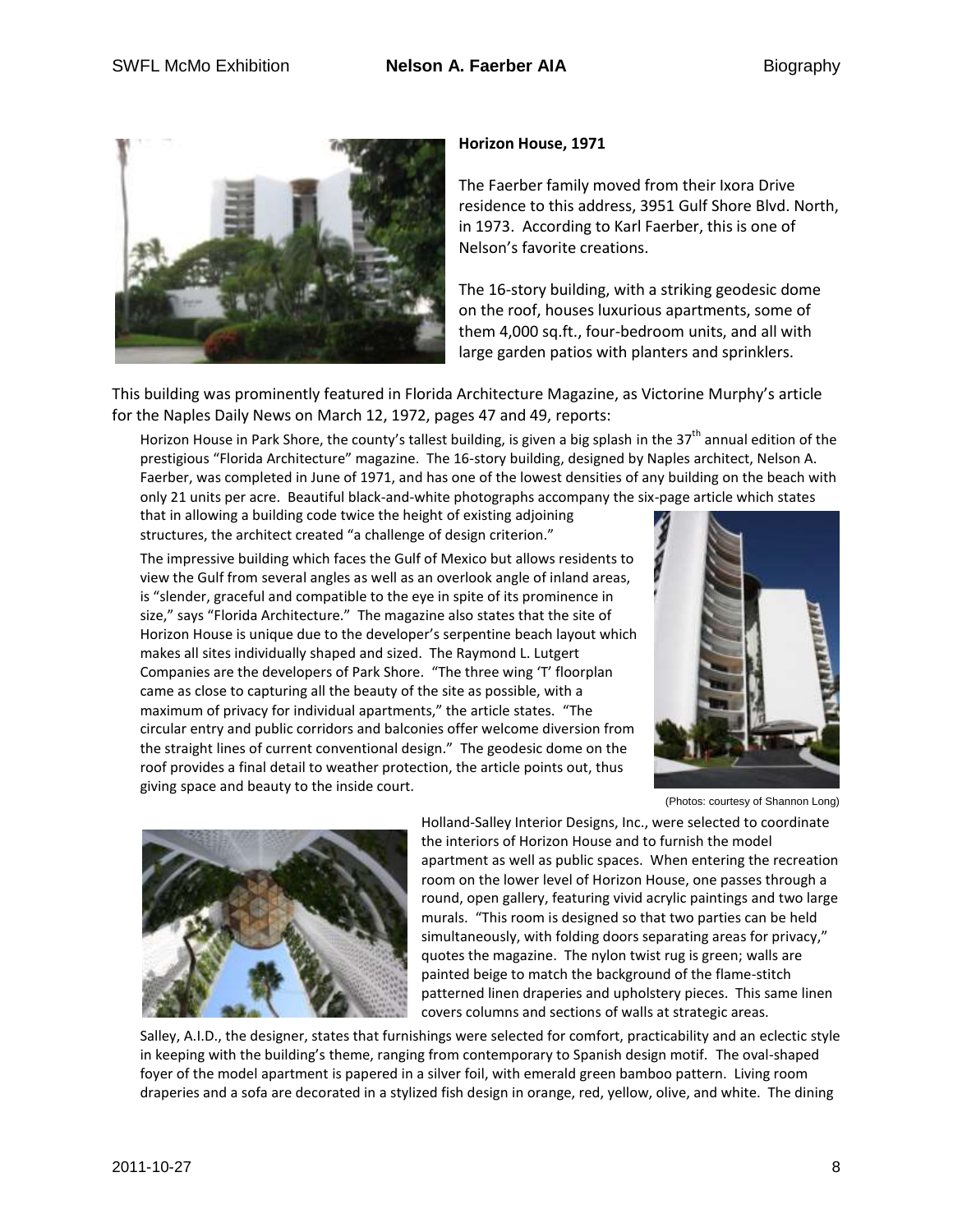room is wallpapered in a bamboo fretwork design in yellow on white vinyl. A yellow lacquered Parsons table is provided for dining, with simulated bamboo designed metal chairs.

Each apartment has a 30-foot garden patio with planters and sprinkler which repeats the "landscaping-in-thesky" character of the entire building. Outside closets provide extra storage and separate spaces for patio refrigerators, clothes washers and dryers. Apartments of four bedrooms, covering 4,000 square feet of living space, are included in several plans at Horizon House, where according to the article, "living is in every sense of the word luxurious and socially oriented."



### **St. Ann Catholic Church, 1968**

Another of his favorite creations, this unique church, on the corner of 3rd Street & 9th Avenue South in Naples, had a central place in Nelson's family's life.

From the St. Ann website: "The cornerstone for the new church building was blessed and

ground was broken on March 22, 1968. … The completed Saint Ann

Church was dedicated by the Archbishop of Miami, Coleman Carroll on March 14, 1970 … By 1990 the church building was in need of repair and expansion. Andrea Clark Brown, architect, is responsible for the renovation and remodeling of the present building."

Nelson's son Karl eloquently describes the importance of this church to his father,

and in doing so reveals more of his father's character and integrity:



(Photo: courtesy of Shannon Long)

If you have not entered St. Ann Church then you really need to. It has an altar surrounded 360 degrees by parishioners. This was an important structure to my father. My father was not Catholic when he met my mom who was. Both he and his mother Dorothy converted to Catholicism at the same time, which is unusual in and of itself. His faith was very important to him.

Besides the modern innovative design of the church, there are many religious aspects to it. The structure's interior is 360 degrees around, no beginning or end. The ceiling in the center is a vast opening, allowing piercing rays of light to shine in and onto the altar. The altar, being placed in the center, put the priest in the middle of his parishioners with a large amount of space to move about and speak. He had no choice but to move about to avoid having his back to half the parish. This made new priests uncomfortable. They were not used to this layout and usually felt more comfortable behind a lectern in a traditional church setting.

This design was not an accident and is important to me and I believe my father for two reasons. First, Jesus did not speak behind a lectern; he walked and spoke to his followers. He was anything but stationary. While most priests were uncomfortable initially, many came to love the interaction and freedom that came with it. Many didn't and had (and still have) a difficult time with the setting. Second, it prevented a "hierarchy" in the placement of parishioners. Historically in America (and elsewhere), regardless of the denomination of places of worship, there exists a hierarchy in seating usually as a result of one's wealth or power which carries on for generations – the front being the most favorable and the rear or upper area for the less affluent. That state of affairs would be very difficult to evolve in St. Ann Church.

My father was a very successful man but he was hardly impressed with the wealth of others in a financial sense – he was more impressed with genuineness of the person. Two of his best friends in life were a master carpenter a decade his senior and a master mechanic three decades his junior.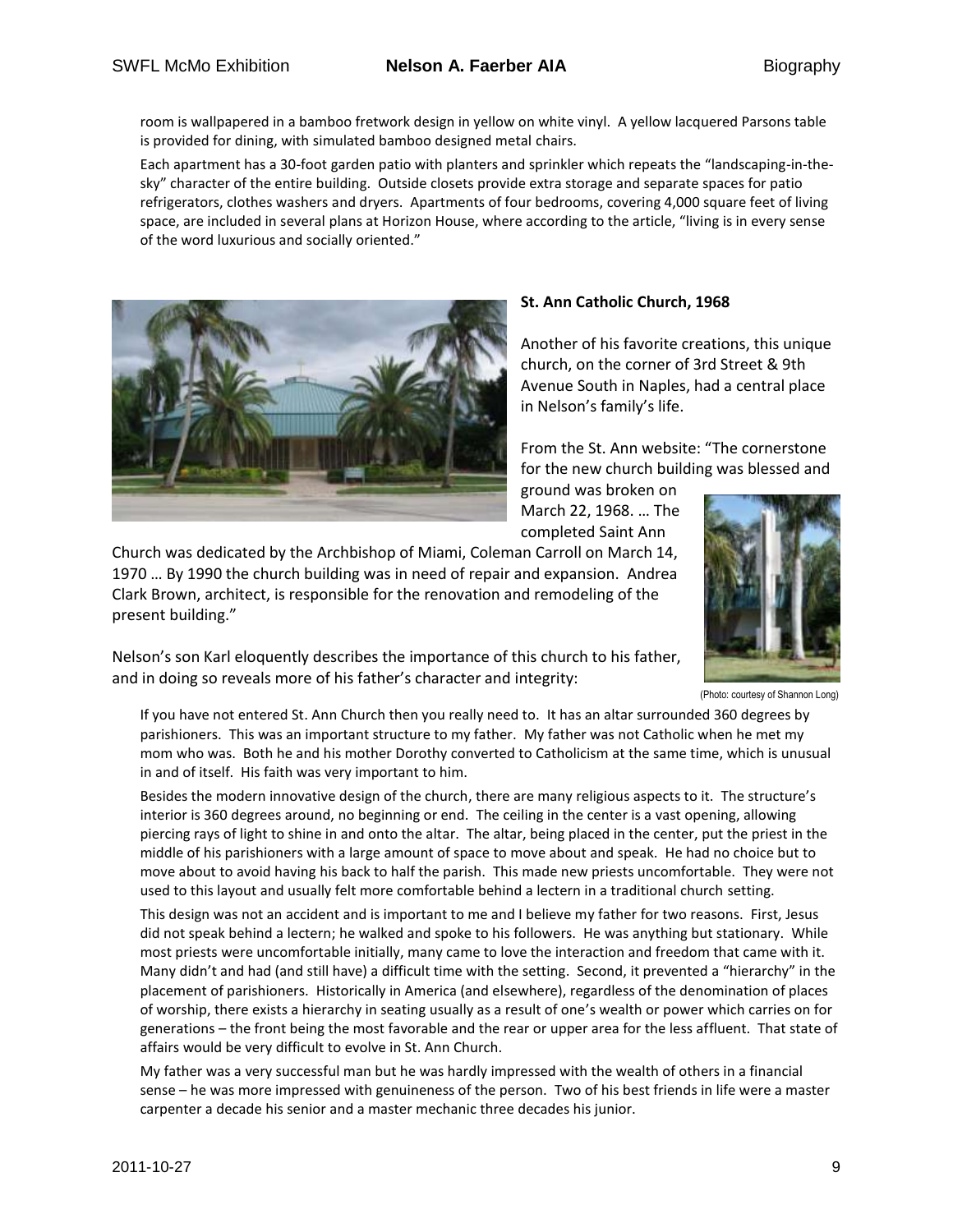

#### **Port au Villa Apartments, 1965**

This is a co-op apartment development, situated at 2100 Gulf Shore Blvd. in Naples. From the Daily News, Collier County, of August 18, 1964, page 1:

"The Naples Building Department yesterday processed the \$634,204 permit for the 56-unit Port au Villa cooperative apartments project at 2100 Gulf Shore Boulevard. …

Port au Villa, consisting of six buildings, will be built on a lot facing the inland waters, right across Gulf Shore Blvd. from The Moorings beach property. Owner of the new cooperative project is listed as Hexagon Corp. The property is owned by Wesley G. Downing, trustee. E.H. Marhoefer Jr. Co., contractor for several big Naples projects, will build Port au Villa. Construction will be of concrete and imitation antique brick. Architect is Nelson A. Faerber of Naples. The two two-story buildings will contain 32 apartment units, and the four three-story buildings will contain 24 units. Total floor space in all buildings is 54,000 square feet, plus 9,072 square feet of screened terraces."



#### **Edgewater Beach Apartments, 1963**

This complex, at 1901 Gulf Shore Blvd. North, Naples, is now Edgewater Beach Hotel, a Waldorf Astoria property. It is located directly on the beach, overlooking the Gulf of Mexico.

According to Lynne Howard Frazer, "Ground was broken on June 30, 1963, for E.H. Harhoefer Jr.'s newest project, the Edgewater Beach Apartments, a million-dollar beachfront building designed by

architect Nelson A. Faerber. The three-story structure opened in January 1964, offering 124 units, including hotel rooms, efficiencies, one-bedroom apartments, and two-bedroom penthouse suites."

"Sculptor Albert Vrana designed the lobby of the Edgewater Beach Hotel. According to the caption of [the postcard showing the interior], 'An imaginative person can discover beachcombers and sun-worshippers interwoven in the walls as bronze man-of-war birds wing their way to the nearby waters of the Gulf.'

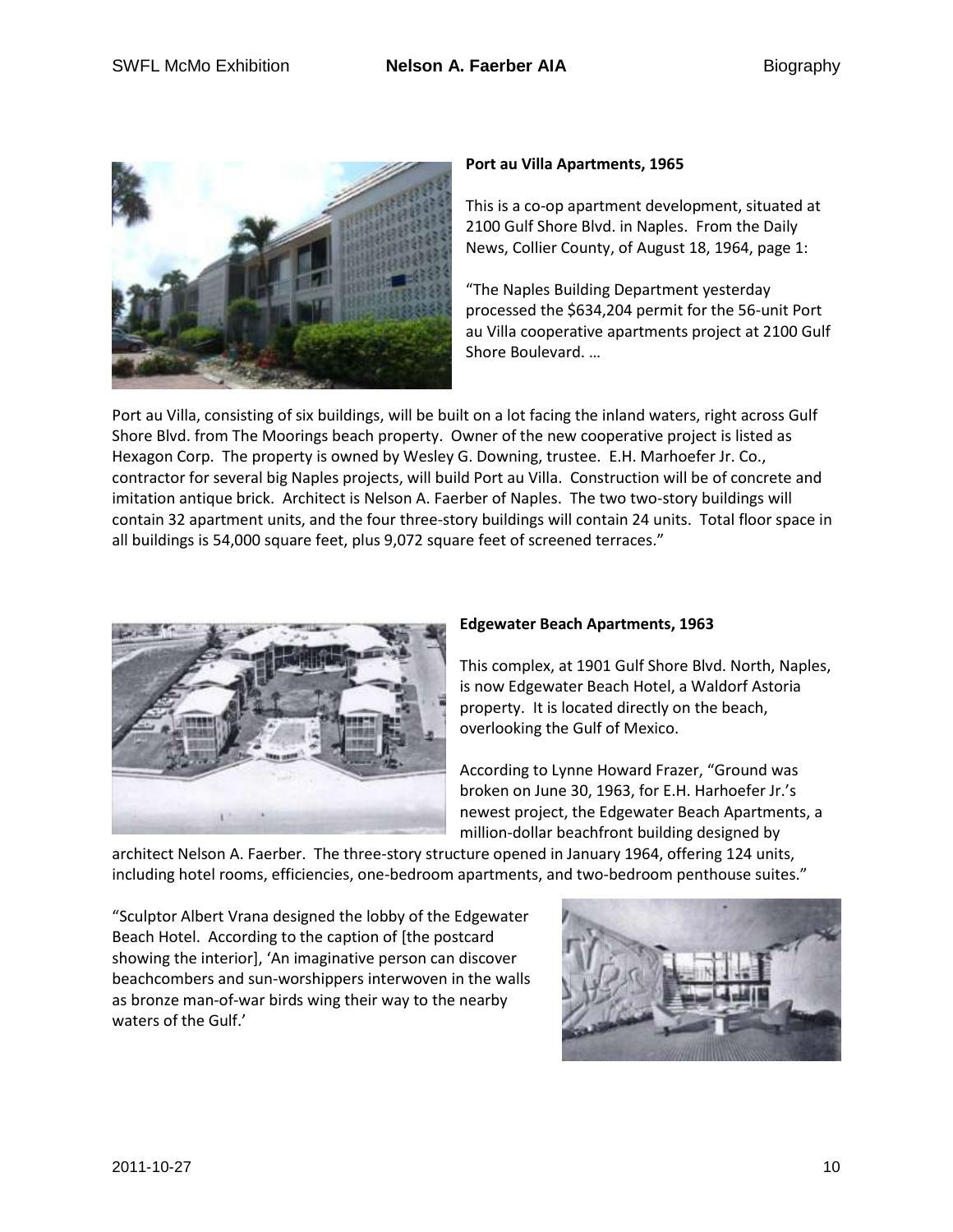

#### **Del Mar Apartments, about 1967**

This apartment complex, in the Coquina Sands area of Naples, at 1300 Gulf Shore Boulevard North, contains luxury residences in two high-rise towers, each with 42 units on seven floors.

Karl Faerber cites this building, along with Horizon House and St. Ann Church, as being Nelson's personal favorites of all his realized designs.



### **Kings Port Club Apartments, 1968**

This is a bay-front condominium building on Moorings Bay, at 2150 Gulf Shore Boulevard North in Naples.



## **Bordeaux Club Condominium, 1973**

This residential development, at 2900 Gulf Shore Boulevard North in Naples, was billed as "waterfront luxury apartment residences—modestly priced".

The Naples Daily News, March 4, 1973, page 62, announced the completion of the project as follows:

The Bordeaux Club offers a selection of spacious apartment residences … all with spectacular Moorings Bay views. Thoughtfully planned interiors are completely climate controlled and designed for fine living and entertaining. Each apartment residence features large screened porches … bringing in the natural tranquility of beautiful Moorings Bay. The large heated pool, sauna, and the sparkling fountain surrounded with lush tropical landscaping ensures total relaxation.

Bordeaux Club apartment ownership limits your responsibility to your own residence only, with a separate and distinct title and the right to sell, rent or bequeath at will, subject only to the Condominium Charter and Association By-Laws. Interest and taxes are deductible with the same tax advantage of a private home ownership as well as Florida's Homestead Exemption Law.